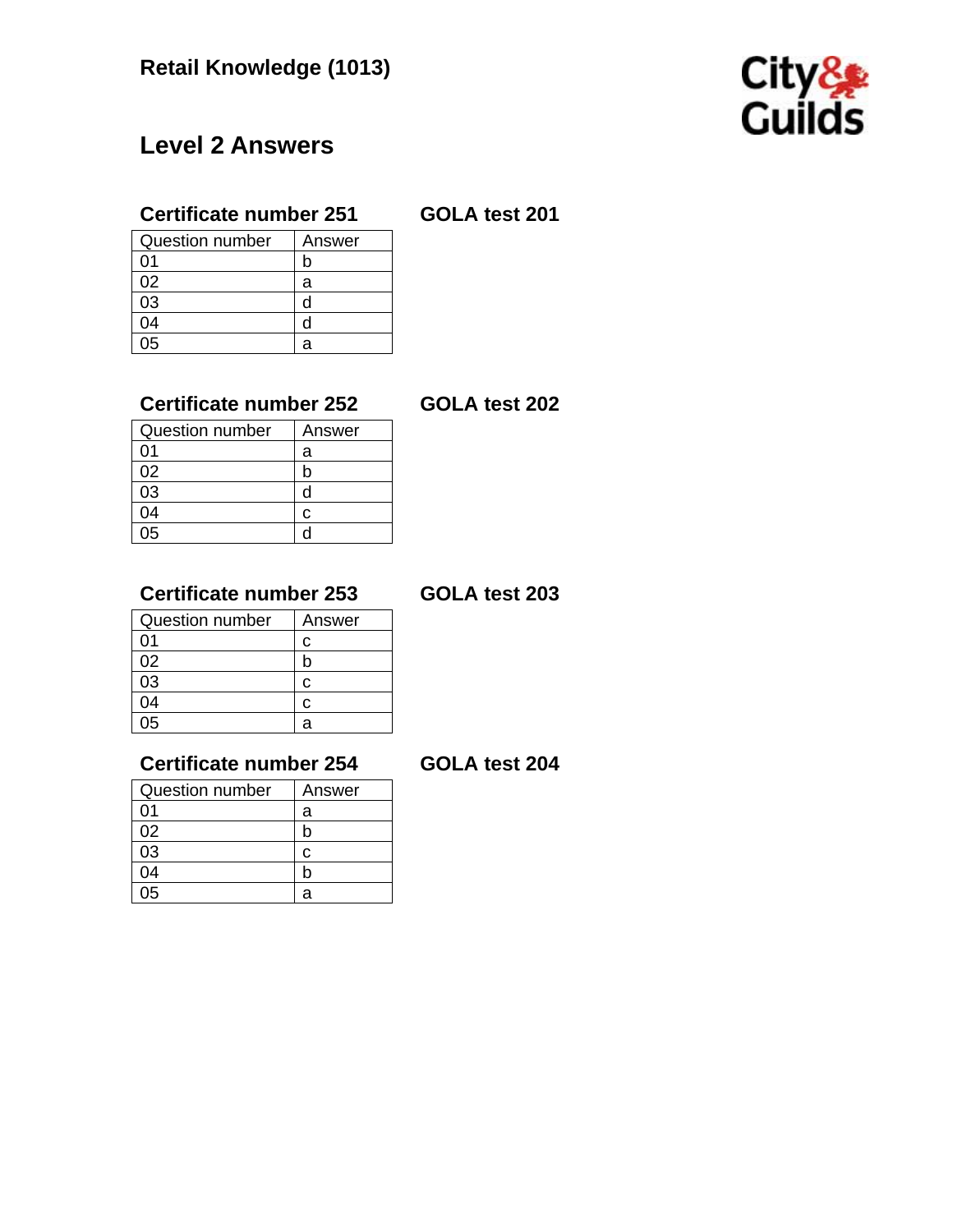

# **Certificate number 255 GOLA test 205**

| <b>Question number</b> | Answer |
|------------------------|--------|
| ሰ1                     | а      |
| 02                     | r.     |
| 03                     | r      |
| NΔ                     |        |
| በ5                     | а      |

## **Certificate number 256 GOLA test 206**

| Question number | Answer |
|-----------------|--------|
| 01              | a      |
| 02              | а      |
| 03              | c      |
| 04              |        |
| ገ5              |        |

### **Certificate number 257 GOLA test 207**

| <b>Question number</b> | Answer |
|------------------------|--------|
| ი1                     | U      |
| 02                     | a      |
| 03                     | c      |
| 04                     | C.     |
| 05                     |        |

# **Certificate Number 258 GOLA test 208**

| າber 258 | <b>GOLA</b> |
|----------|-------------|
| Answer   |             |
|          |             |

| <b>Question number</b> | Answer |
|------------------------|--------|
| ሰ1                     | а      |
| 02                     |        |
| 03                     |        |
| ገ4                     |        |
|                        |        |

# **Certificate number 259 GOLA test 209**

| <b>Question number</b> | Answer |
|------------------------|--------|
| ი1                     | а      |
| 02                     | r      |
| 03                     | c      |
| 04                     | d      |
| ገ5                     | я      |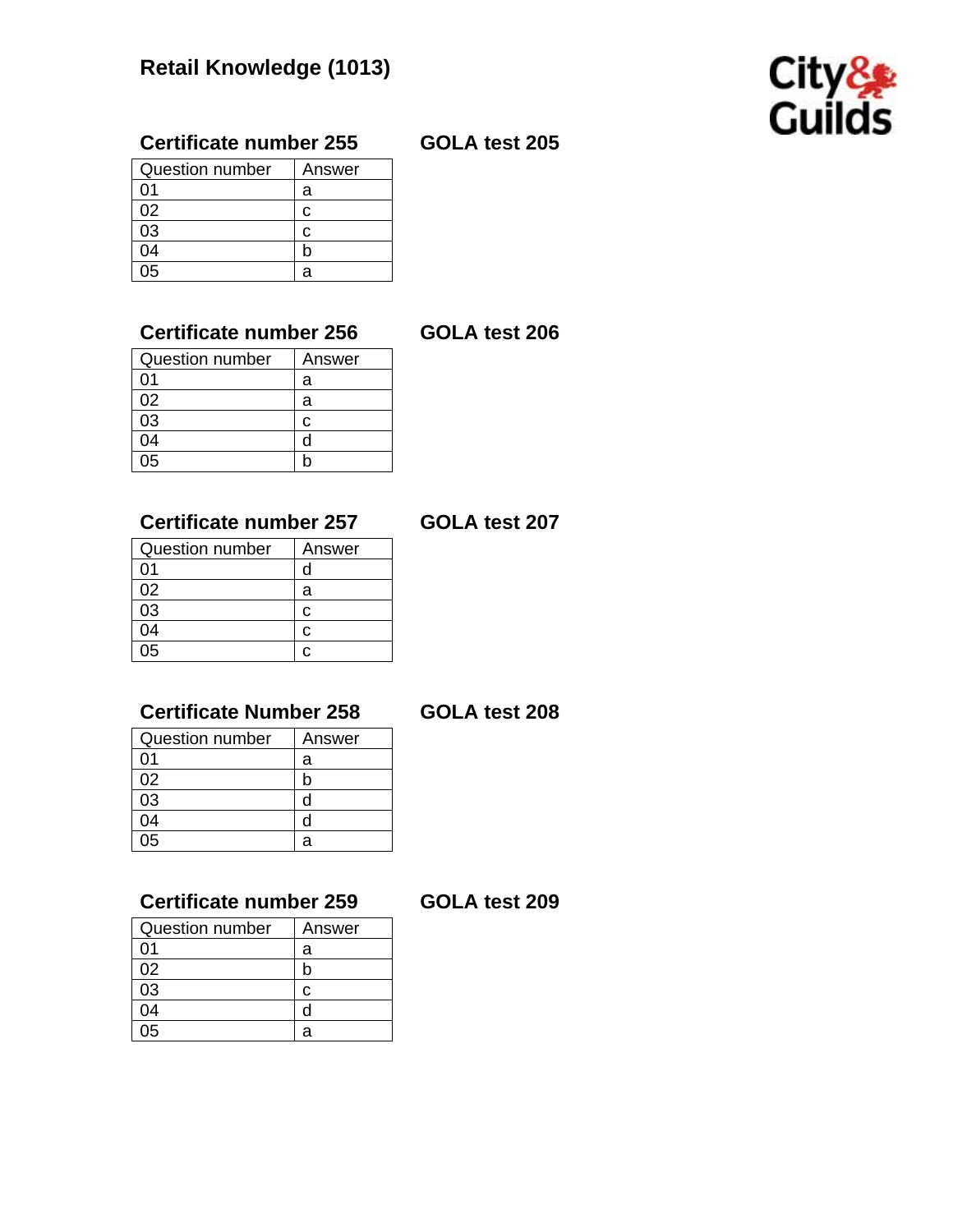

# **Level 3 Answers**

### **Certificate number 351 GOLA test 301**

| <b>Question number</b> | Answer |
|------------------------|--------|
| በ1                     | а      |
| 02                     | d      |
| 03                     | а      |
| 04                     | d      |
| በ5                     |        |

# **Certificate number 352 GOLA test 302**

| <b>Question number</b> | Answer |
|------------------------|--------|
| 01                     | a      |
| 02                     |        |
| 03                     | c      |
| 04                     |        |
| 05                     | а      |

# **Certificate number 353 GOLA test 303**

| <b>Question number</b> | Answer |
|------------------------|--------|
| 01                     |        |
| 02                     |        |
| 03                     | r      |
| 04                     |        |
| በ5                     | а      |

# **Certificate number 354 GOLA test 304**

| <b>Question number</b> | Answer |
|------------------------|--------|
| በ1                     | b      |
| 02                     | n      |
| 03                     | а      |
| 04                     | d      |
| በ5                     | а      |